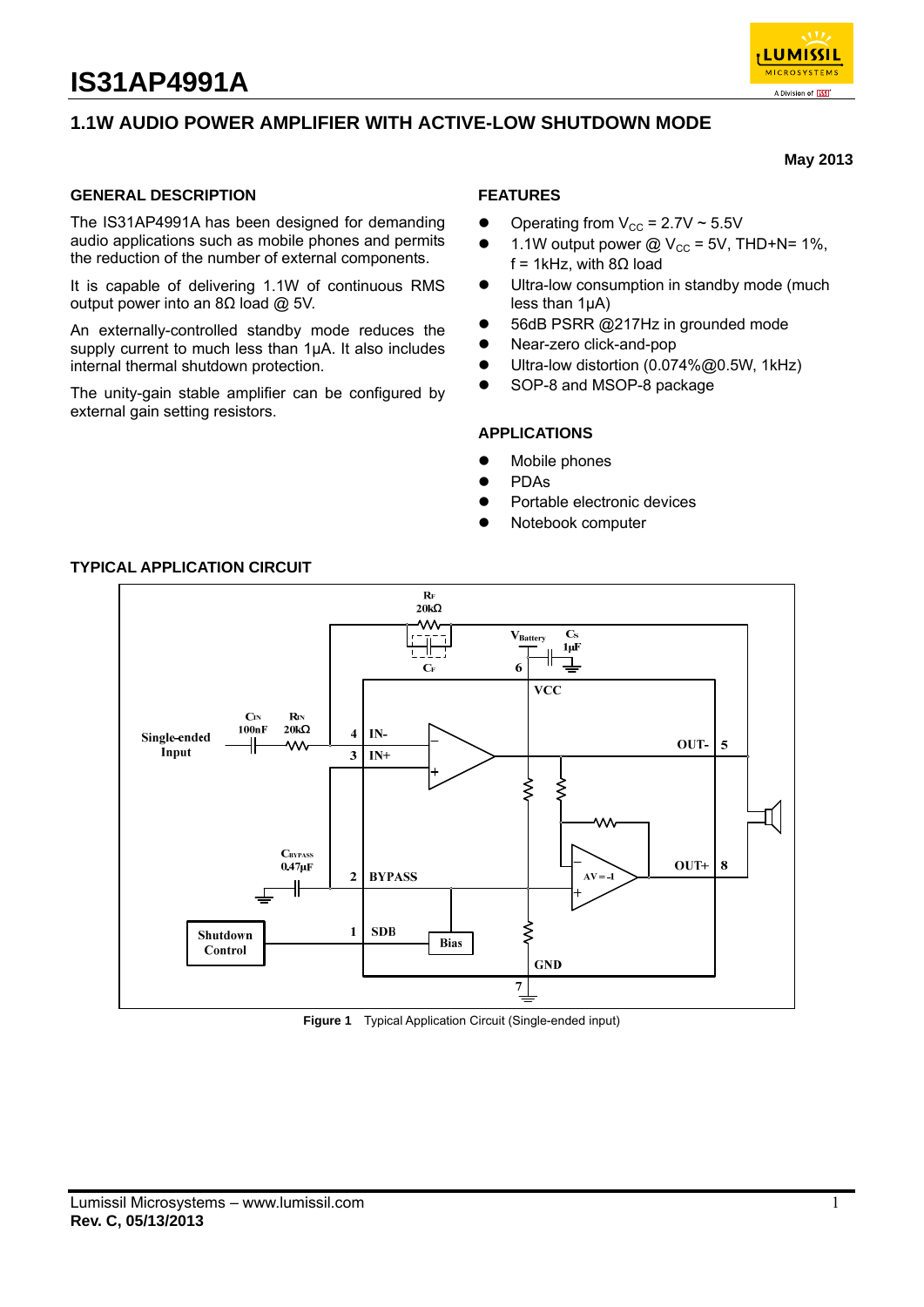



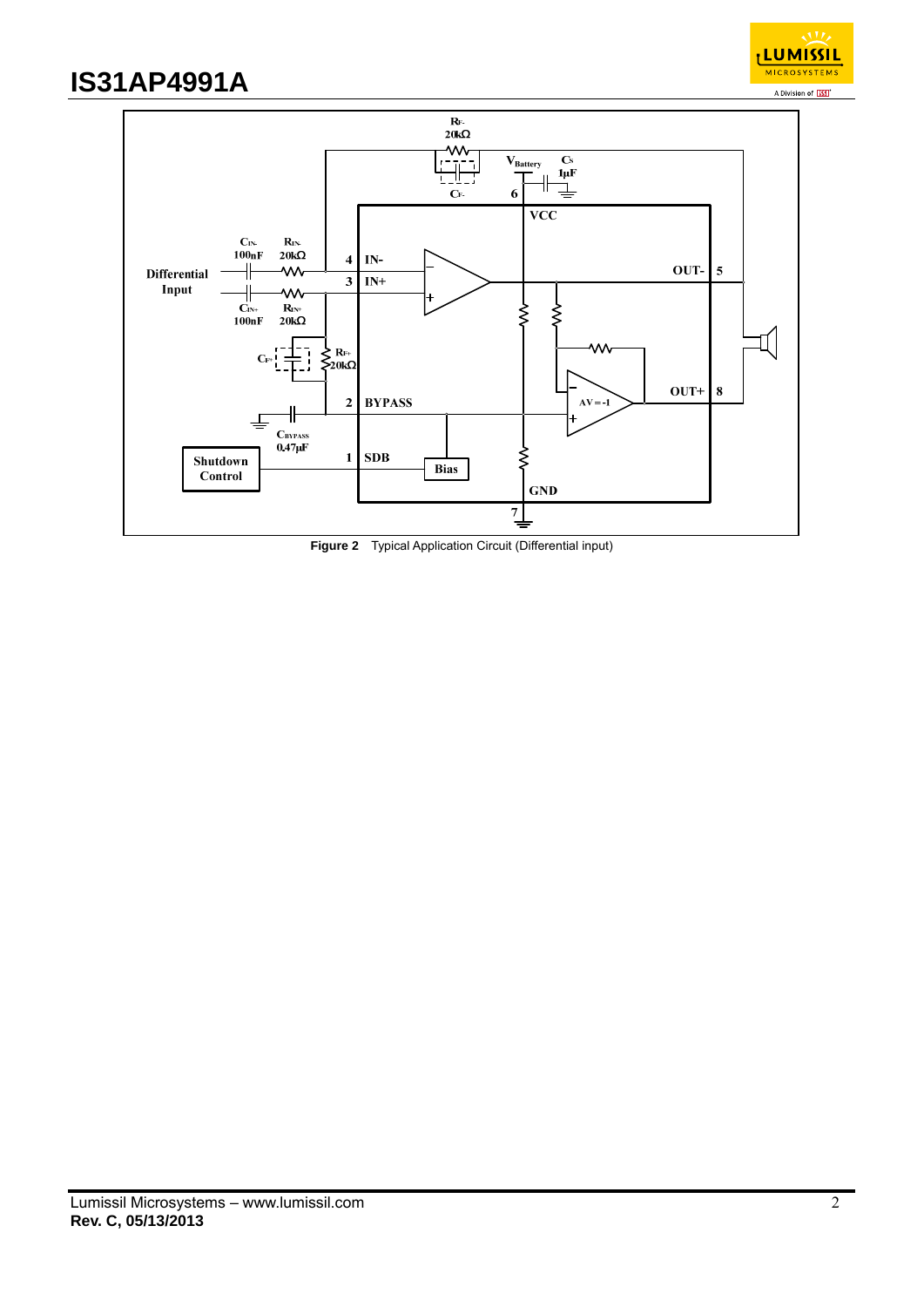

# **PIN CONFIGURATION**

| Package         | <b>Pin Configuration (Top View)</b>                                                             |                                                    |  |
|-----------------|-------------------------------------------------------------------------------------------------|----------------------------------------------------|--|
| SOP-8<br>MSOP-8 | <b>SDB</b><br>8<br>-1<br><b>BYPASS</b><br>$\mathbf{2}$<br>7<br>$IN+$<br>3<br>6<br>IN-<br>5<br>4 | $ 0UT+$<br><b>GND</b><br><b>VCC</b><br><b>OUT-</b> |  |
|                 |                                                                                                 |                                                    |  |

## **PIN DESCRIPTION**

| No. | Pin           | <b>Description</b>                                                                                                                                          |
|-----|---------------|-------------------------------------------------------------------------------------------------------------------------------------------------------------|
|     | <b>SDB</b>    | The device enters shutdown mode when a low level is applied<br>on this pin.                                                                                 |
| 2   | <b>BYPASS</b> | Bypass capacitor pin which provides the common mode voltage<br>$(V_{\rm CC}/2)$ .                                                                           |
| 3   | $IN +$        | Positive input of the first amplifier.                                                                                                                      |
| 4   | IN-           | Negative input of the first amplifier, receives the audio input<br>signal. Connected to the feedback resistor $R_F$ and to the input<br>resistor $R_{IN}$ . |
| 5   | OUT-          | Negative output of the IS31AP4991A. Connected to the load<br>and to the feedback resistor $R_F$ .                                                           |
| 6   | <b>VCC</b>    | Positive analog supply of the chip.                                                                                                                         |
| 7   | <b>GND</b>    | Ground.                                                                                                                                                     |
| 8   | OUT+          | Positive output of the IS31AP4991A. Connected to the load.                                                                                                  |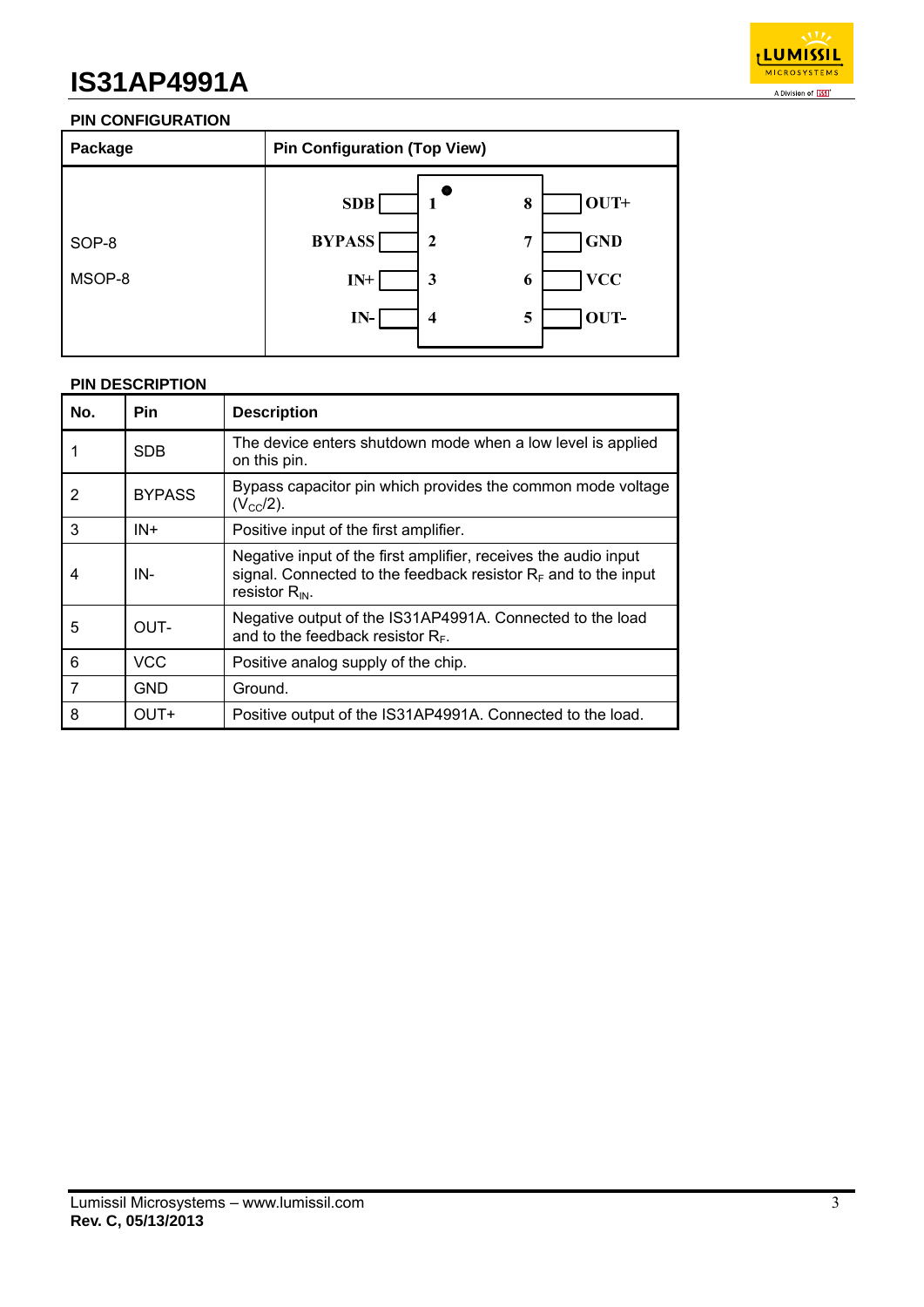

#### **ORDERING INFORMATION Industrial Range: -40°C to +85°C**

| Order Part No.       | Package           | QTY/Reel |
|----------------------|-------------------|----------|
| IS31AP4991A-GRLS2-TR | SOP-8, Lead-free  | 2500     |
| IS31AP4991A-SLS2-TR  | MSOP-8, Lead-free | 2500     |

Lumissil Microsystems does not recommend the use of any of its products in life support applications where the failure or malfunction of the product can reasonably be expected to cause failure of the life support system or to significantly affect its safety or effectiveness. Products are not authorized for use in such applications unless Lumissil Microsystems receives written assurance to its satisfaction, that:

a.) the risk of injury or damage has been minimized;

b.) the user assume all such risks; and

c.) potential liability of Lumissil Microsystems is adequately protected under the circumstances

Copyright © 2013 Lumissil Microsystems. All rights reserved. Lumissil Microsystems reserves the right to make changes to this specification and its products at any time without notice. Lumissil Microsystems assumes no liability arising out of the application or use of any information, products or services described herein. Customers are advised to obtain the latest version of this device specification before relying on any published information and before placing orders for products.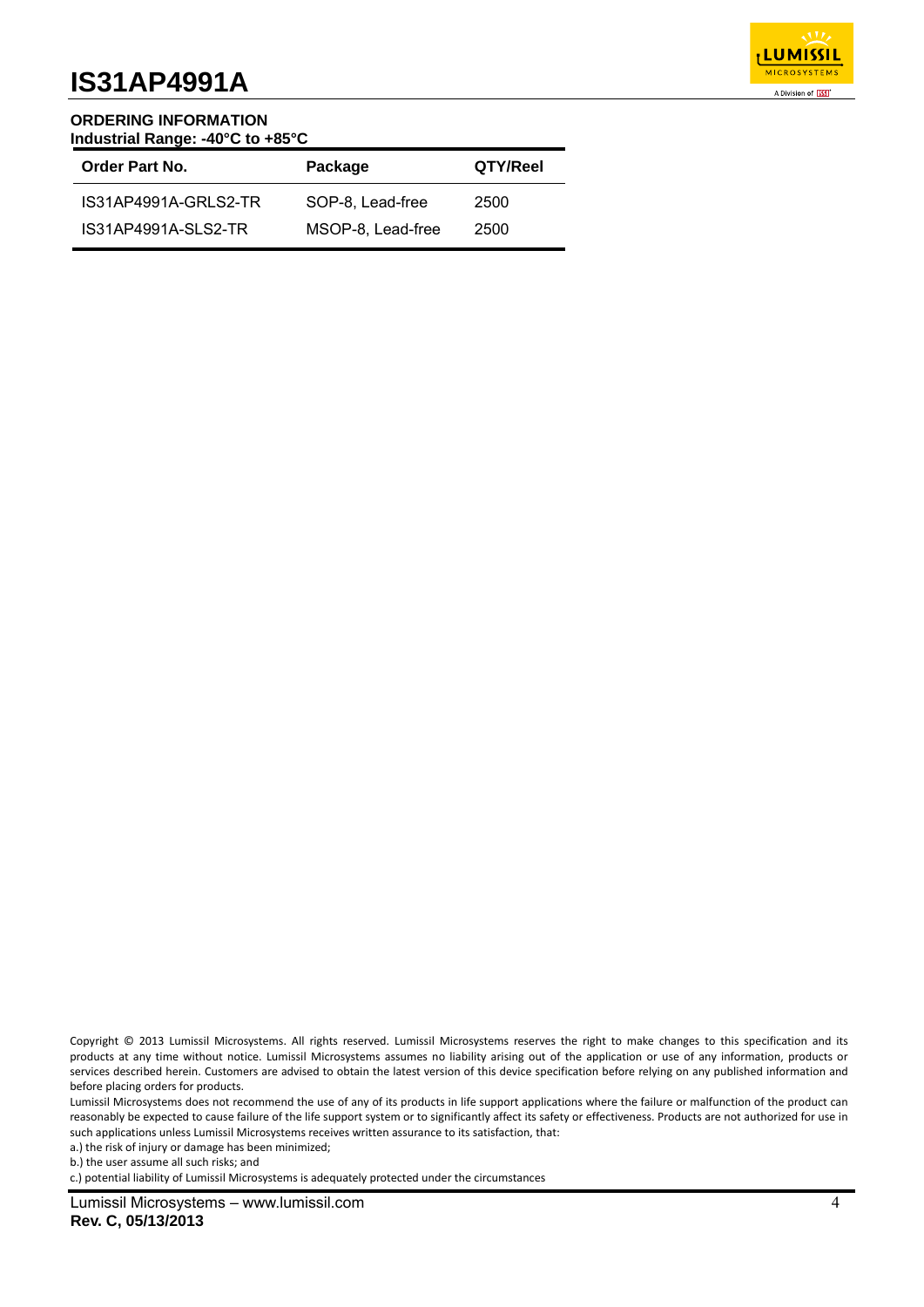

### **ABSOLUTE MAXIMUM RATINGS (Note 1)**

| Supply voltage, $V_{\text{cc}}$                      | $-0.3V \sim +6.0V$                  |
|------------------------------------------------------|-------------------------------------|
| Voltage at any input pin                             | $-0.3V \sim V_{CC} + 0.3V$          |
| Maximum junction temperature, T <sub>JMAX</sub>      | $+150^{\circ}$ C                    |
| Storage temperature range, $T_{STG}$                 | $-65^{\circ}$ C ~ +150 $^{\circ}$ C |
| Operating temperature range, $T_A$                   | $-40^{\circ}$ C ~ +85 $^{\circ}$ C  |
| Maximum power dissipation, SOP-8(25°C/85°C) (Note 2) | 720mW/380mW                         |
| MSOP-8(25°C/85°C)                                    | 590mW/310mW                         |

**Note 1:** Stresses beyond those listed under "Absolute Maximum Ratings" may cause permanent damage to the device. These are stress ratings only and functional operation of the device at these or any other condition beyond those indicated in the operational sections of the specifications is not implied. Exposure to absolute maximum rating conditions for extended periods may affect device reliability.

**Note 2:** Thermal simulation @ 25°C /85°C ambient temperature, still air convection, 2s2p boards according to JESD51. The Pd (max by package) is evaluated by (Tjmax-Ta)/Theta-Ja.

## **ELECTRICAL CHARACTERISTICS**

The following specifications apply for C<sub>IN</sub> = 0.1µF, R<sub>IN</sub> = R<sub>F</sub> = 20k $\Omega$ , C<sub>BYPASS</sub> = 0.47µF, unless otherwise specified. Limits apply for  $T_A = 25^{\circ}$ C. V<sub>CC</sub>=5V (Note 3 or specified)

| Symbol          | <b>Parameter</b>                            | <b>Condition</b>                                                                       |  | Min. | Typ.  | Max. | Unit   |
|-----------------|---------------------------------------------|----------------------------------------------------------------------------------------|--|------|-------|------|--------|
| $_{\rm lcc}$    | Quiescent power supply current              | $V_{\text{CC}}$ = 0V, Io = 0A, no Load                                                 |  |      | 3.0   |      | mA     |
| $I_{SDB}$       | Shutdown current                            | $V_{SDB}$ = GND, R <sub>i</sub> = $\infty$                                             |  |      |       | 1    | μA     |
| $V_{SDH}$       | Shutdown voltage input high                 | $V_{\rm CC} = 5.5V$                                                                    |  | 1.4  |       |      | $\vee$ |
| $V_{SD L}$      | Shutdown voltage input low                  | $V_{\text{CC}}$ = 2.7V                                                                 |  |      |       | 0.4  | $\vee$ |
| $V_{OS}$        | Output offset voltage                       |                                                                                        |  |      |       | 15   | mV     |
| Po              |                                             | THD+N = $1\%$ ; f = 1kHz                                                               |  |      | 1.15  |      |        |
|                 | Output power (8 $\Omega$ )                  | THD+N = $10\%$ ; f = 1kHz                                                              |  |      | 1.40  |      | W      |
| t <sub>wu</sub> | Wake-up time (Note 4)                       | $C_{BYPASS} = 0.47 \mu F$                                                              |  |      | 100   | 250  | ms     |
| THD+N           | Total harmonic distortion+noise<br>(Note 4) | $Po = 0.5Wrms$ ; $f = 1kHz$                                                            |  |      | 0.074 |      | $\%$   |
| <b>PSRR</b>     | Power supply rejection ratio<br>(Note 4)    | $f = 217Hz$<br>$V_{\text{ripple p-p}} = 200 \text{mV}$<br>Input Grounded<br>$f = 1kHz$ |  |      | 56    |      |        |
|                 |                                             |                                                                                        |  | 68   |       | dB   |        |

The following specifications apply for C<sub>IN</sub> = 0.1µF, R<sub>IN</sub> = R<sub>F</sub> = 20k $\Omega$ , C<sub>BYPASS</sub> = 0.47µF, unless otherwise specified. Limits apply for  $T_A$ = 25°C. V<sub>cc</sub>=3V (Note 3 or specified)

| Symbol          | <b>Parameter</b>                            | <b>Condition</b>                           | Min. | Typ.  | Max. | Unit |
|-----------------|---------------------------------------------|--------------------------------------------|------|-------|------|------|
| $_{\rm{lcc}}$   | Quiescent power supply current              | $V_{\text{CC}}$ = 0V, Io = 0A, no Load     |      | 2.2   |      | mA   |
| <b>I</b> SDB    | Shutdown current                            | $V_{SDB}$ = GND, R <sub>L</sub> = $\infty$ |      |       |      | μA   |
| Po              | Output power ( $8\Omega$ )                  | THD+N = $1\%$ ; f = 1kHz                   |      | 380   |      | mW   |
|                 |                                             | THD+N = $10\%$ ; f = 1kHz                  |      | 490   |      |      |
| t <sub>wu</sub> | Wake-up time (Note 4)                       | $C_{BYPASS} = 0.47 \mu F$                  |      | 90    | 200  | ms   |
| THD+N           | Total harmonic distortion+noise<br>(Note 4) | $Po = 0.3Wrms$ ; $f = 1kHz$                |      | 0.076 |      | %    |

**Note 3:** Production testing of the device is performed at 25°C. Functional operation of the device and parameters specified over other temperature range, are guaranteed by design, characterization and process control.

**Note 4:** Guaranteed by design.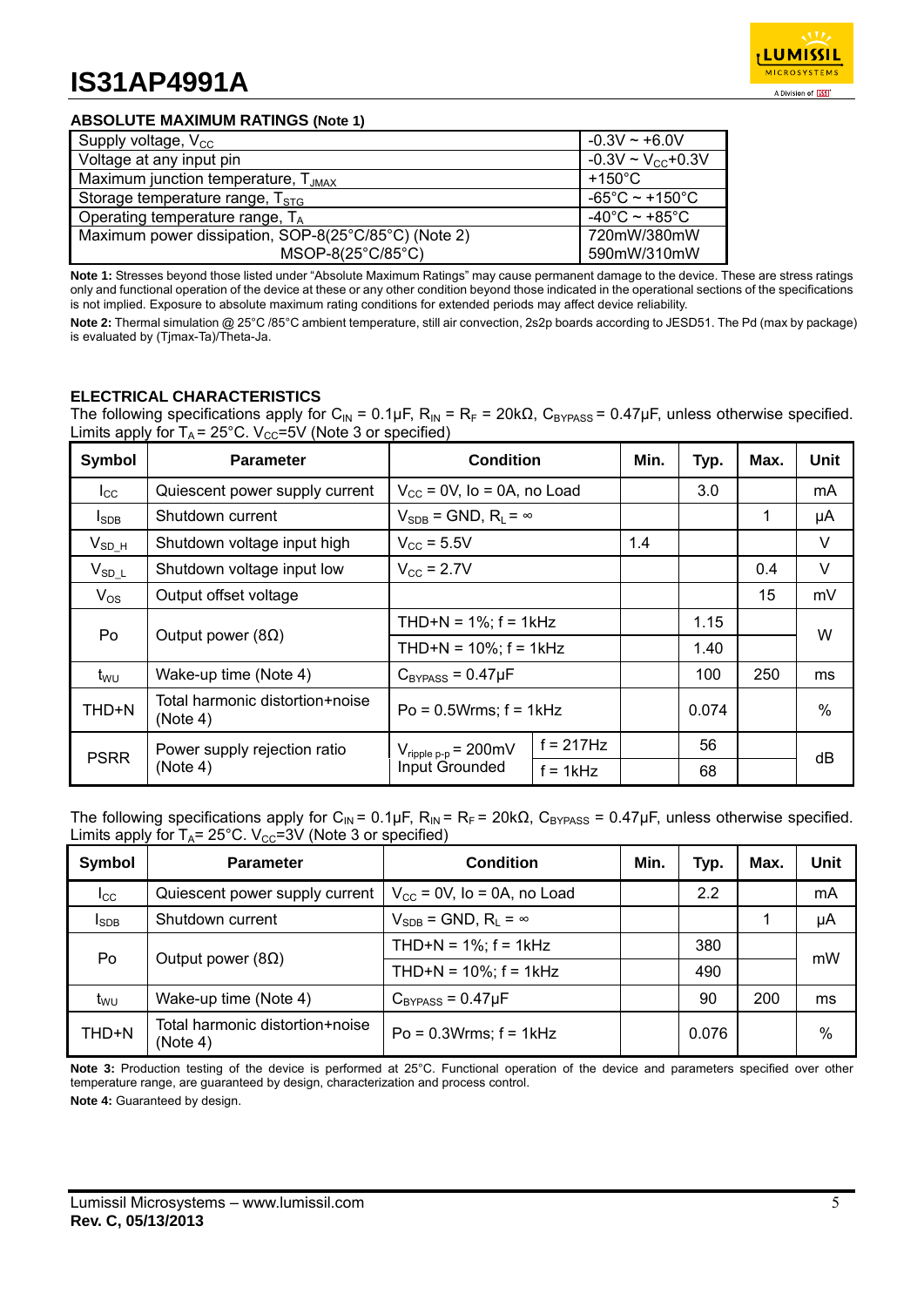

### **TYPICAL PERFORMANCE CHARACTERISTIC**

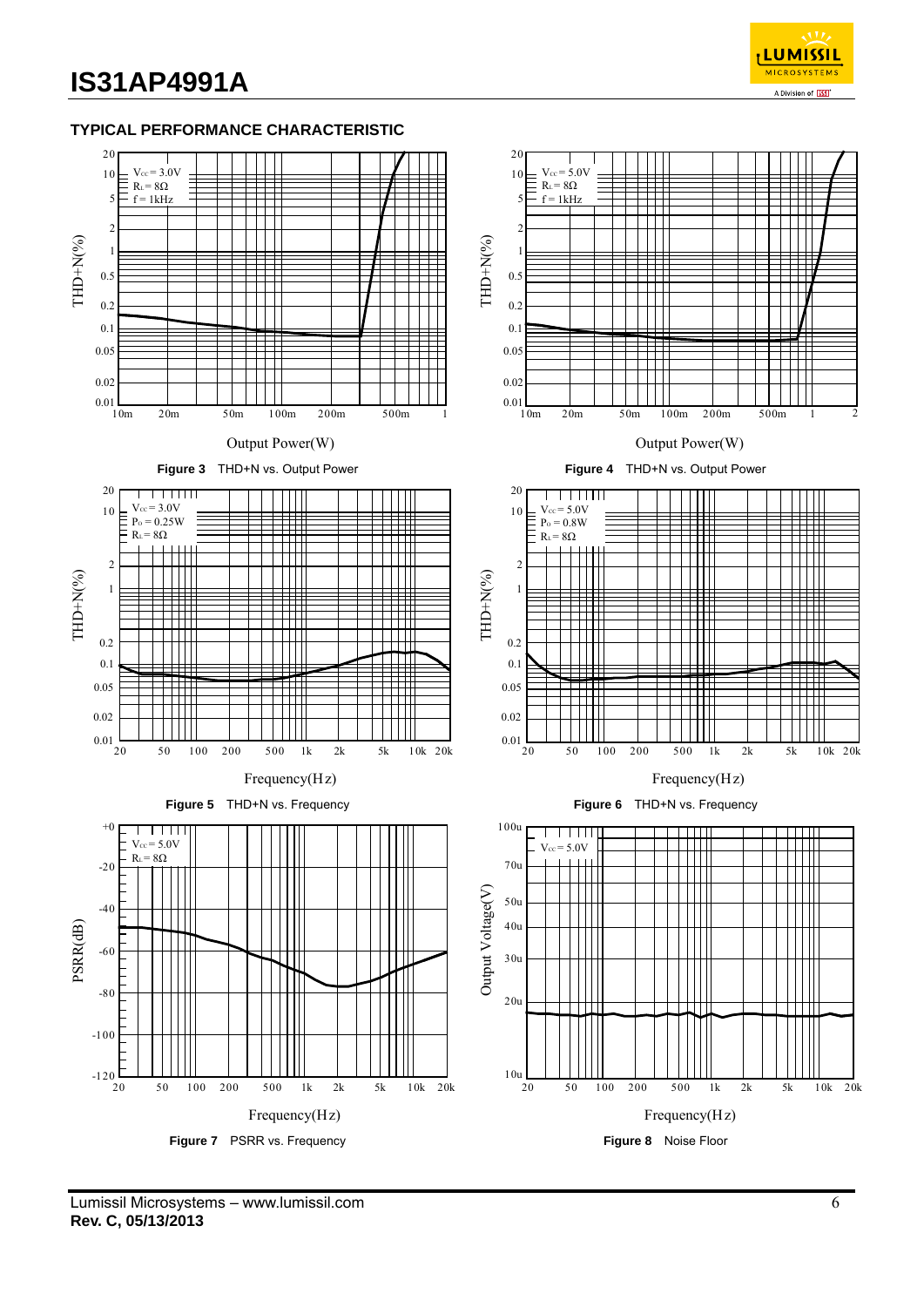



**Figure 9** Output Power vs. Power Supply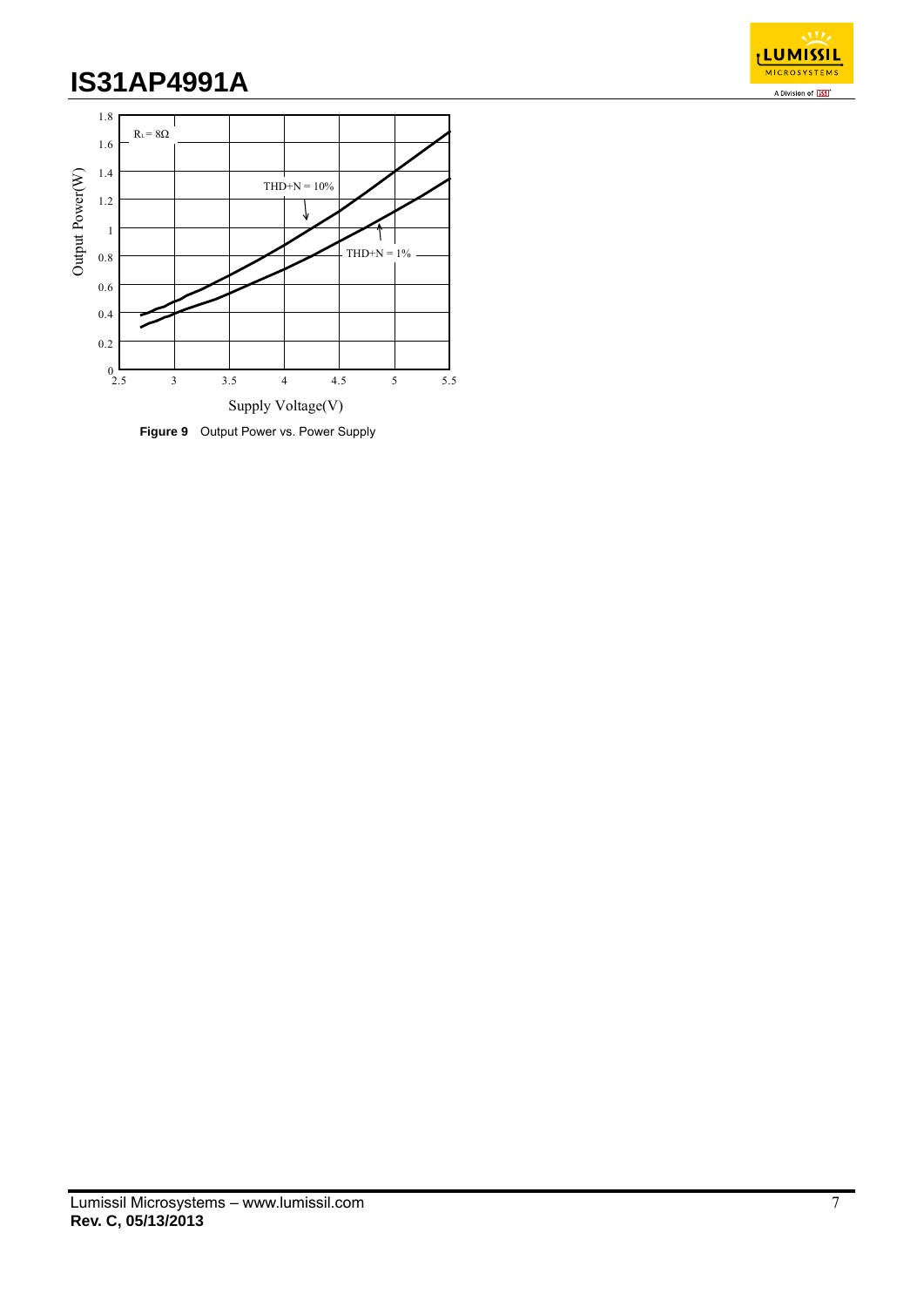#### **APPLICATION INFORMATION**

#### **BTL CONFIGURATION PRINCIPLE**

The IS31AP4991A is a monolithic power amplifier with a BTL output type. BTL (bridge tied load) means that each end of the load is connected to two single-ended output amplifiers. Thus, we have:

Single-ended output  $1 = V_{\text{OUT}+} = V_{\text{OUT}}(V)$ 

Single ended output  $2 = V_{\text{OUT}} = -V_{\text{OUT}}(V)$ 

and

 $V_{\text{OUT}}$  -  $V_{\text{OUT}}$  =  $2V_{\text{OUT}}$  (V)

The output power is:

$$
P_{OUT} = \frac{(2V_{OUT_{RMS}})^2}{R_L}
$$

For the same power supply voltage, the output power in BTL configuration is four times higher than the output power in single ended configuration.

#### **GAIN IN A TYPICAL APPLICATION SCHEMATIC**

The typical application schematic is shown in Figure 1 on page 1.

In the flat region (no  $C_{\text{IN}}$  effect), the output voltage of the first stage is (in Volts):

$$
V_{OUT-} = (-V_{IN})\frac{R_F}{R_{IN}}
$$

For the second stage:  $V_{\text{OUT+}} = -V_{\text{OUT-}} (V)$ 

The differential output voltage is (in Volts):

$$
V_{OUT^{+}}-V_{OUT^{-}}=2V_{IN}\frac{R_{F}}{R_{IN}}
$$

The differential gain,  $G_v$ , is given by:

$$
G_{v} = \frac{V_{OUT^{+}} - V_{OUT^{-}}}{V_{IN}} = 2\frac{R_{F}}{R_{IN}}
$$

 $V_{\text{OUT}}$  is in phase with  $V_{\text{IN}}$  and  $V_{\text{OUT}}$  is phased 180° with  $V_{IN}$ . This means that the positive terminal of the loudspeaker should be connected to  $V_{\text{OUT}+}$  and the negative to  $V_{\text{OUT}}$ .

#### **LOW AND HIGH FREQUENCY RESPONSE**

In the low frequency region,  $C_{IN}$  starts to have an effect.  $C_{\text{IN}}$  forms with  $R_{\text{IN}}$  a high-pass filter with a -3dB cut-off frequency.  $f_{CL}$  is in Hz.

$$
f_{CL} = \frac{1}{2\pi R_{IN} C_{IN}}
$$

In the high frequency region, you can limit the bandwidth by adding a capacitor  $(C_F)$  in parallel with  $R_F$ . It forms a low-pass filter with a -3dB cut-off frequency.  $f_{CH}$  is in Hz.

Lumissil Microsystems – www.lumissil.com **Rev. C, 05/13/2013**

$$
f_{CH} = \frac{1}{2\pi R_F C_F}
$$

#### **DECOUPLING OF THE CIRCUIT**

Two capacitors are needed to correctly bypass the IS31AP4991A: a power supply bypass capacitor  $C_s$ and a bias voltage bypass capacitor  $C_{\text{BYPASS}}$ .

 $C<sub>S</sub>$  has particular influence on the THD+N in the high frequency region (above 7kHz) and an indirect influence on power supply disturbances. With a value for  $C_S$  of 1µF, you can expect THD+N levels similar to those shown in the datasheet.

In the high frequency region, if  $C_S$  is lower than 1 $\mu$ F, it increases THD+N and disturbances on the power supply rail are less filtered.

On the other hand, if  $C_s$  is higher than 1uF, those disturbances on the power supply rail are more filtered.

 $C_{BYPASS}$  has an influence on THD+N at lower frequencies, but its function is critical to the final result of PSRR (with input grounded and in the lower frequency region).

If  $C_{BYPASS}$  is lower than 0.47 $\mu$ F, THD+N increases at lower frequencies and PSRR worsens.

If  $C_{BYPASS}$  is higher than 0.47µF, the benefit on THD+N at lower frequencies is small, but the benefit to PSRR is substantial.

Note that  $C_{IN}$  has a non-negligible effect on PSRR at lower frequencies. The lower the value of  $C_{IN}$ , the higher the PSRR is.

#### **WAKE-UP TIME (t<sub>WU</sub>)**

When the standby is released to put the device on, the bypass capacitor C<sub>BYPASS</sub> will not be charged immediately. As  $C_{\text{BYPASS}}$  is directly linked to the bias of the amplifier, the bias will not work properly until the  $C_{BYPASS}$  voltage is correct. The time to reach this voltage is called wake-up time or  $t_{\text{WU}}$  and specified in the electrical characteristics table with  $C_{BYPASS}$  = 0.47μF.

#### **POP PERFORMANCE**

Pop performance is intimately linked with the size of the input capacitor  $C_{IN}$  and the bias voltage bypass capacitor C<sub>BYPASS</sub>.

The size of  $C_{IN}$  is dependent on the lower cut-off frequency and PSRR values requested. The size of  $C_{BYPASS}$  is dependent on THD+N and PSRR values requested at lower frequencies.

Moreover,  $C_{BYPASS}$  determines the speed with which the amplifier turns on.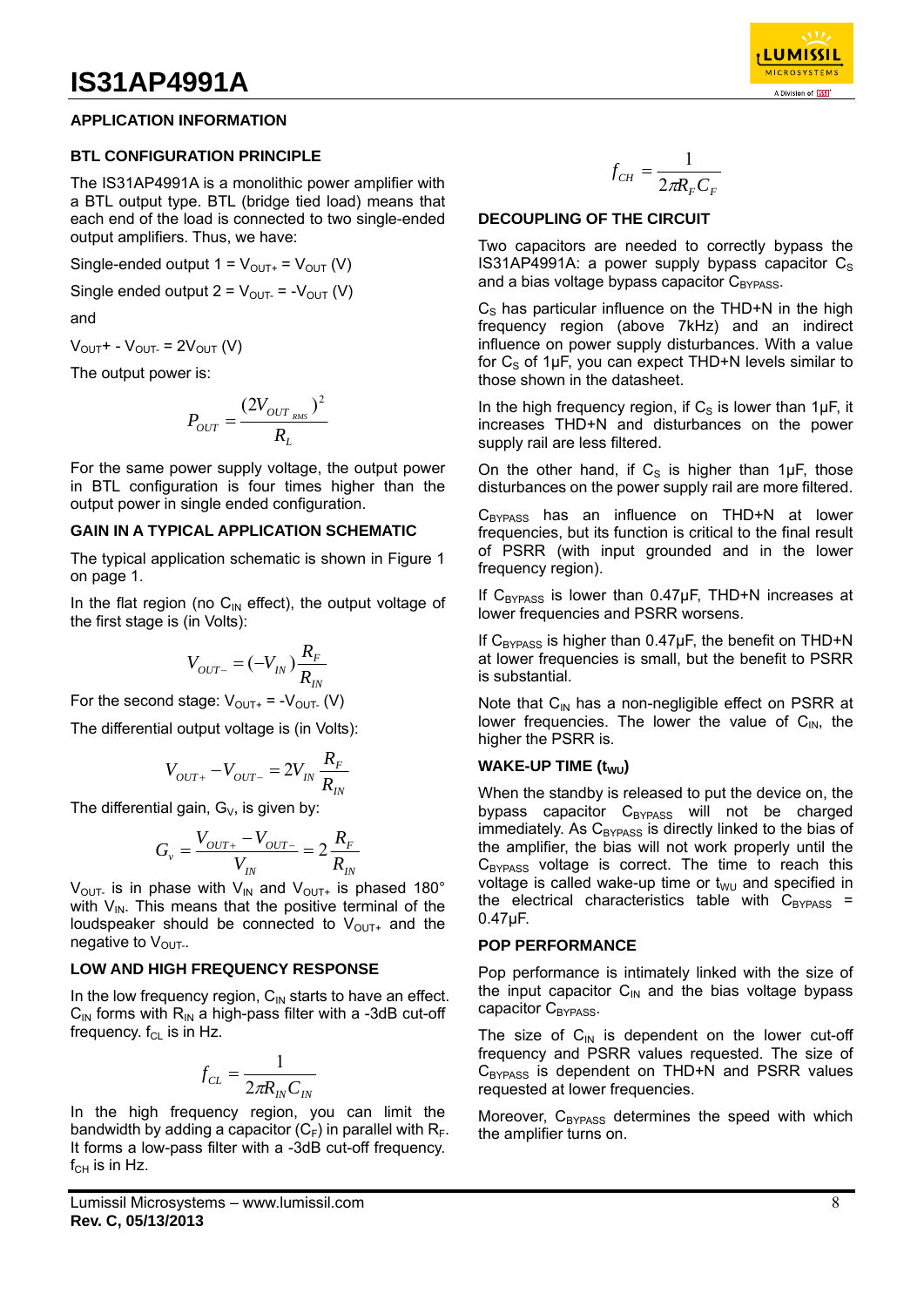

### **CLASSIFICATION REFLOW PROFILES**

| <b>Profile Feature</b>                                                                                        | <b>Pb-Free Assembly</b>                              |  |  |
|---------------------------------------------------------------------------------------------------------------|------------------------------------------------------|--|--|
| <b>Preheat &amp; Soak</b><br>Temperature min (Tsmin)<br>Temperature max (Tsmax)<br>Time (Tsmin to Tsmax) (ts) | $150^{\circ}$ C<br>$200^{\circ}$ C<br>60-120 seconds |  |  |
| Average ramp-up rate (Tsmax to Tp)                                                                            | 3°C/second max.                                      |  |  |
| Liquidous temperature (TL)<br>Time at liquidous (tL)                                                          | $217^{\circ}$ C<br>60-150 seconds                    |  |  |
| Peak package body temperature (Tp)*                                                                           | Max 260 $^{\circ}$ C                                 |  |  |
| Time (tp) <sup>**</sup> within $5^{\circ}$ C of the specified<br>classification temperature (Tc)              | Max 30 seconds                                       |  |  |
| Average ramp-down rate (Tp to Tsmax)                                                                          | 6°C/second max.                                      |  |  |
| Time 25°C to peak temperature                                                                                 | 8 minutes max.                                       |  |  |



**Figure 10** Classification Profile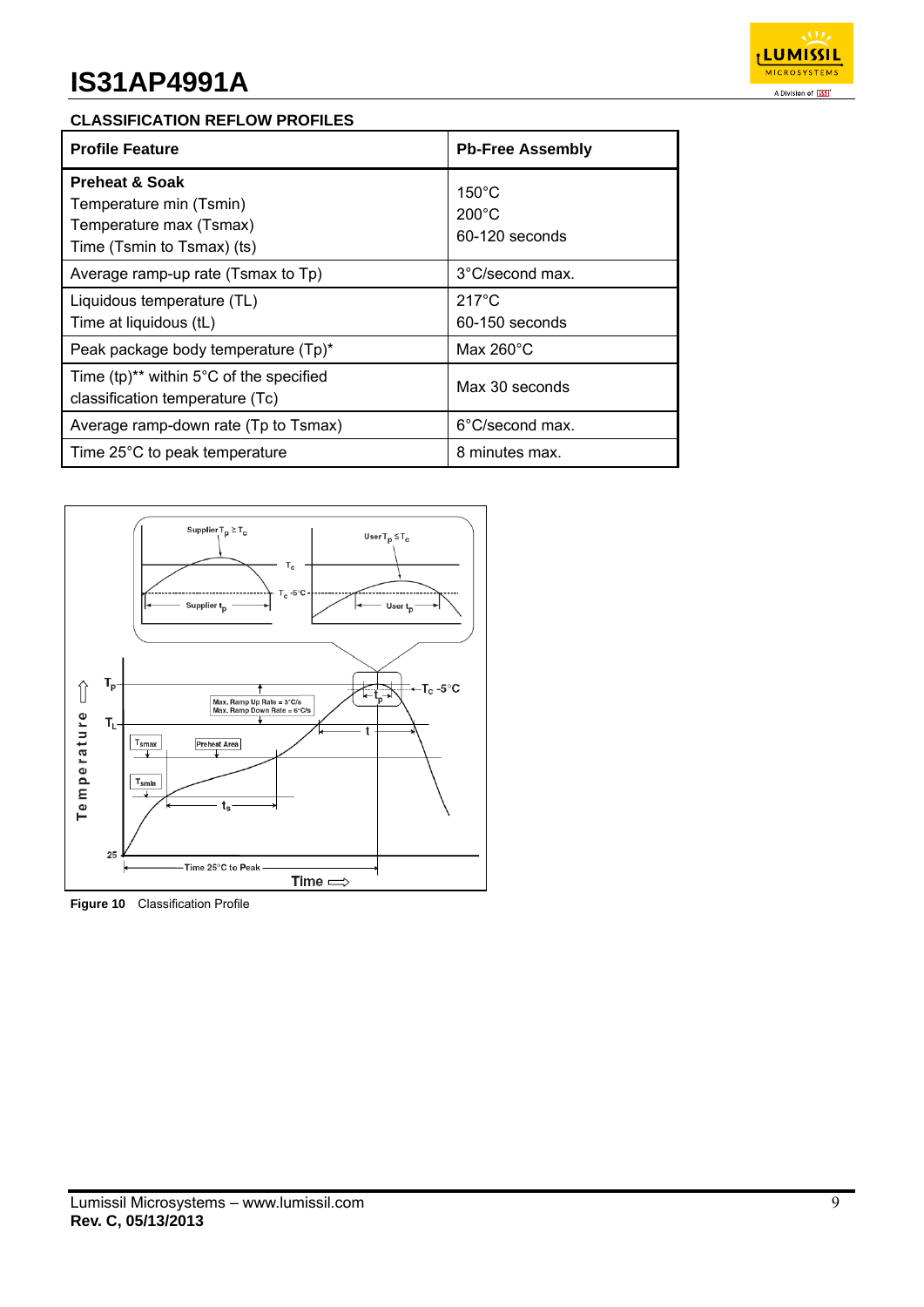

# **PACKAGE INFORMATION**

### **SOP-8**